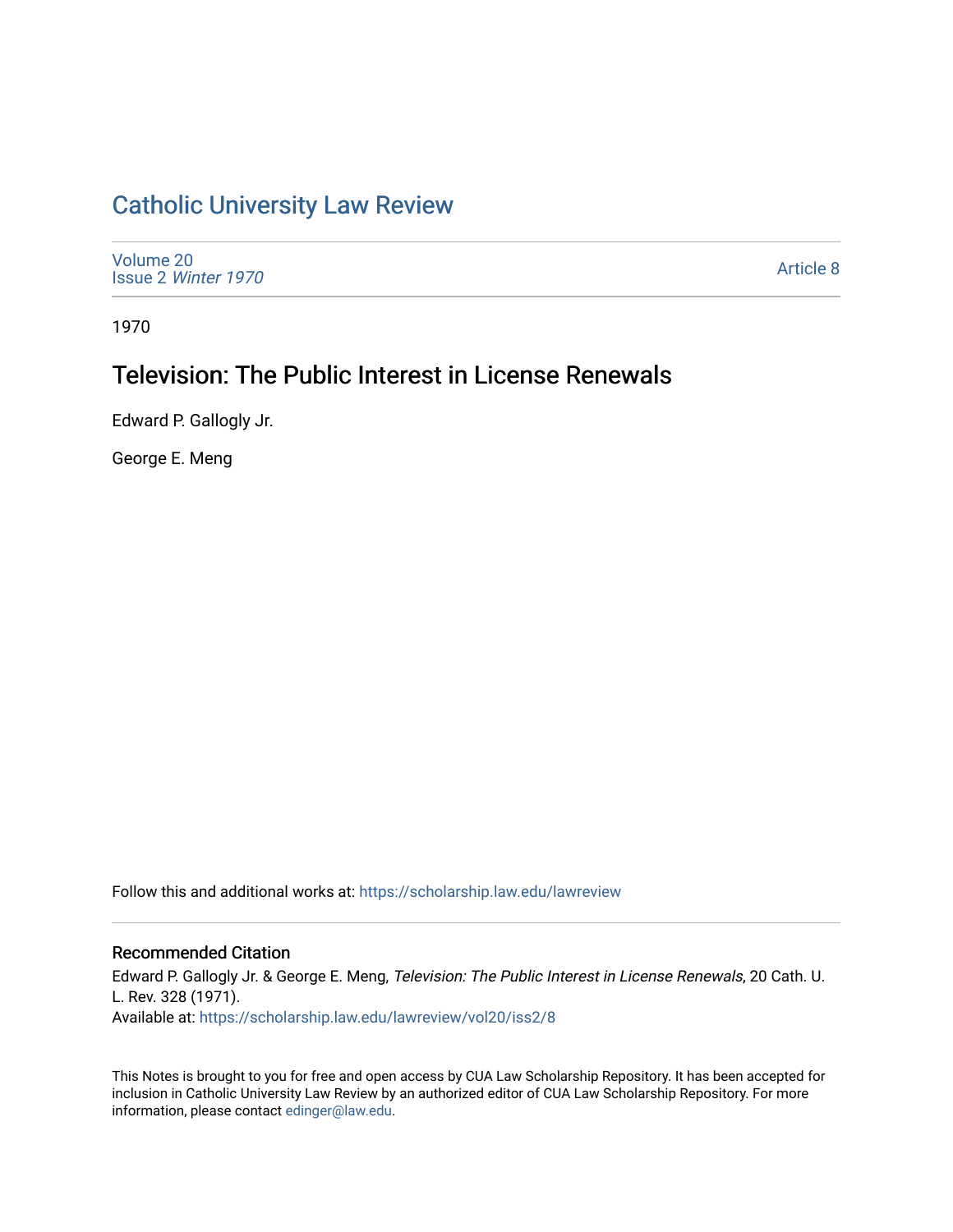## **Recent Developments**

## **Television: The Public Interest in License Renewals**

In January **1970** the Federal Communications Commission **(FCC)** released a policy statement concerning comparative hearings on renewal applications for radio and television broadcasting licenses.<sup>1</sup> This policy statement, which was a response to the license renewal controversy generated **by** *WHDH, Inc.,2* makes substantial changes for renewal applicants in two areas: **(1)** the administrative process used to decide between competing applicants, and (2) the criteria used as a basis for that decision.

Prior to the 1970 Policy Statement, the FCC provided a procedure whereby a challenger could compete for a station's license at renewal. In that procedure a comparative hearing was scheduled and the FCC's subsequent decision was based on an evaluation of criteria and standards which had evolved over many years.

Although in the 1970 Policy Statement the FCC recognizes the statutory right of the public to challenge at renewal,<sup>3</sup> the renewal process is no longer competitive. The policy announced by the FCC in the 1970 statement divides the renewal hearing into two stages. At the first stage, the past performance of the renewal applicant is examined. If the renewal applicant "shows . . . that its program service during the preceding license term has been substantially attuned to meeting the needs and interests of its area and that the operation of the station has not otherwise been characterized by serious deficiencies . . . his application for renewal will be granted."4 The renewal hearing will proceed to the second stage, *i.e.,* the comparative hearing,

**<sup>1.</sup>** FCC PUBLIC **NOTICE,** Jan. *15,* 1970 (FCC 70-62) [hereinafter cited as 1970 Policy Statement]. The 1970 Policy Statement is also the subject of a staff study released after this article was written. **STAFF OF THE SPECIAL SUBCOMM. ON** INVESTI-**GATIONS** OF THE COMM. **ON INTERSTATE AND FOREIGN** COMMERCE, **91ST CONG.,** 2d SESS., ANALYSIS OF FCC's 1970 POLICY STATEMENT ON COMPARATIVE HEARINGS IN-**VOLVING** REGULAR RENEWAL **APPLICANTS** (Subcomm. Print 1970). This article reaches

<sup>2. 16</sup> F.C.C.2d 1 (1969), *affd*, Civil No. 17,785 (D.C. Cir. Nov. 13, 1970).

<sup>3. 47</sup> U.S.C. §§ 307-09 (1964). *See also* 1970 Policy Statement 1.

*<sup>4.</sup> Id.* **at** 2.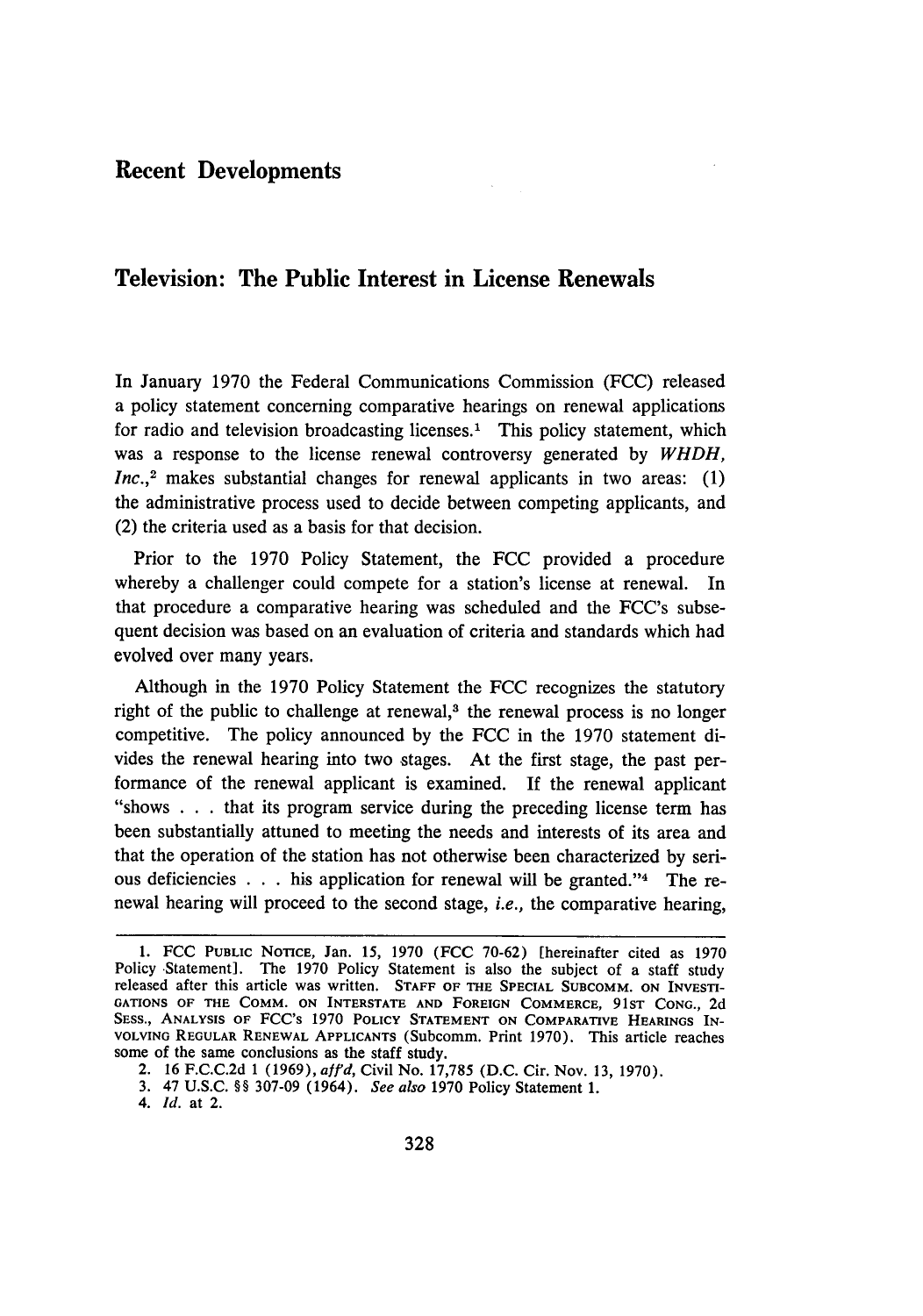only when the renewal applicant fails to show "adequate"<sup>5</sup> past performance.

The license renewal controversy centers on the relationship of the FCC's regulatory authority and the concept of public interest. This article will evaluate the **1970** Policy Statement in relation to prior case law, the statutory means offered and available for **FCC** policy enforcement, and the public goals desirable in television broadcasting to determine whether this policy constitutes a breach of FCC authority.6 As an alternative to the 1970 Policy Statement, the article proposes the proper public interest goal for television broadcasting and its effective implementation within the boundaries of the FCC's regulatory authority.

Statutory guidelines limit the FCC's discretion and require that the "Commission shall determine, in the case of each application filed **. . .** whether the public interest, convenience, and necessity will be served **by** the granting of such application **. . . ."I** Therefore, an examination of the FCC's statutory authority and its implementation is warranted.

#### *The FCC's Statutory Authority*

In the early days of radio it was recognized that frequency disturbances would necessitate technical control of the available spectrum allocations.<sup>8</sup>

6. This article will focus exclusively on licensing of the television broadcast indus-try. The establishment of standards for judging renewal applications must respond to the relevant problems of the particular communication media involved. The FCC has recognized distinctions between regulating the television and radio industries by promulgating special rules and regulations applicable only to network programming of television shows. The regulation of television also differs substantially from radio in (1) the frequency space allocated to commercial television broadcasting is twenty times that of commercial radio broadcasting, (2) the costs of licenses and facilities for television operation is much greater than those for radio, and (3) the services and programming provided by television are entirely different in character than those provided by radio. For a further discussion of the applicability of standards at renewal both television and radio licenses, see Renewal of Standard Broadcast Licenses [Broadcasting in America and the FCC's License Renewal Process: An Oklahoma Case Study], 14 F.C.C.2d 1 (1968) [hereinafter cited as An Oklahoma Case Study]. For statistical information on broadcast operations, see 35 FCC **ANN. REP.** 113-219 (1969).

**7.** 47 U.S.C. § 309(a) (1964).

8. 68 **CONG.** REc. 3027 (1927) (remarks of Senator Dill). "I submit that [there] . . . is in itself no reason for refusing to relieve a situation that is fast making the millions of radio sets in this country useless and worthless because of the interference on the air."

The transmission of radio waves is physically possible only within a specific range of

<sup>5.</sup> The effect of the 1970 Policy Statement is to divide the renewal hearing into two "substantially attuned," the FCC removes the opportunity for challengers to be heard. Therefore, there is no guarantee that the challenger will be able to show that he is better qualified. The statutory scheme provides an opportunity "for new parties to demonstrate in public hearings that they will better serve the public interest." *Id.* at 1. Since the policy statement would grant renewal to the incumbent licensee without a comparative hearing in many cases, it contradicts the statutory purpose to insure the public interest.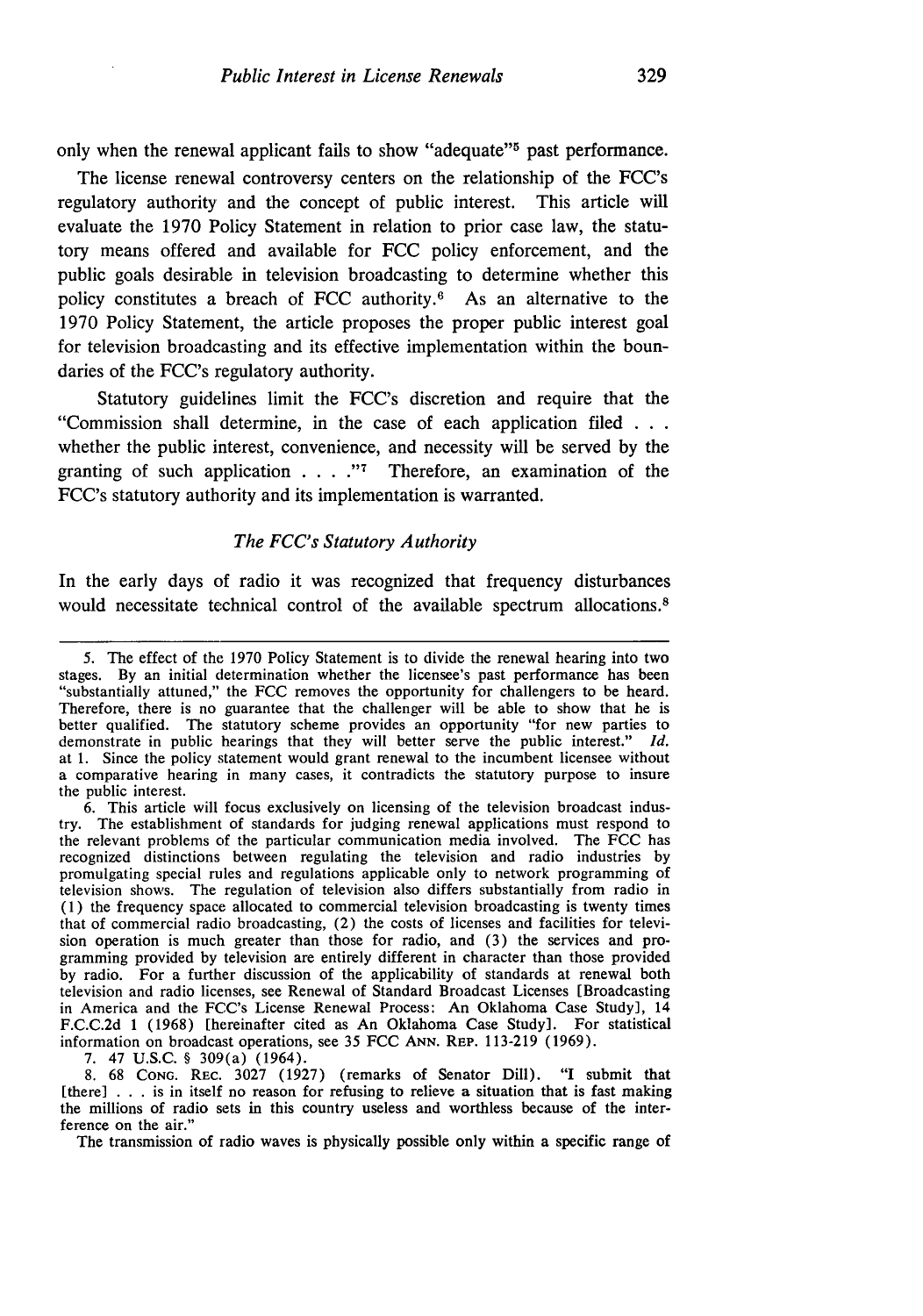The unlimited possibilties of technical development in communications and their wide-ranging effect on the democratic system caused Congress to predicate the FCC's regulatory authority on the public interest. $9$  The framework of this authority is structured with an insistence on public ownership with limited terms for licenses.<sup>10</sup> The statutory standard of conduct, *i.e.*, "the public interest, convenience and necessity," provided the FCC with an affirmative command and the necessary discretion to regulate future developments in communications.<sup>11</sup>

The Communications Act of 1934<sup>12</sup> was enacted to enforce the goal of service in the public interest. The Act provided three occasions at which the

**9.** 47 U.S.C. **§** 307-08 (1964). When Congress established a regulatory scheme with public ownership, a limited license period, and a general standard of performance, some members expressed consideration for the broadcaster's first amendment rights, the limited availability of licenses within a private competitive system, the public's right to some minimum standard in program performance, and the seemingly unlimited potential of the industry itself. *See Hearings on S. 2910 Before the Subcomm. on Communications of the Senate Comm. on Interstate Commerce,* 73rd Cong., 1st Sess. (1934). The Supreme Court has commented that "this criterion is as concrete as the complicated factors for judgment in such a field of delegated authority permit, it serves as a supple instrument for the exercise of discretion by the expert body which Congress has charged to carry out its legislative policy." FCC v. Pottsville Broadcasting Co., 309 U.S. 134, 138 (1940).

Its usefulness as an expression of congressional policy, however, has been questioned by responsible critics. Professor Jaffe has commented that "there has never been a statutory policy. The FCC was simply told to go ahead and regulate in the 'public interest.'" Jaffe, Book Review, 65 **YALE** L.J. 1068, 1073 (1956). Judge Friendly takes the view that the use of the dummy standard in organizing most of the administrative agencies has actually been quite harmful in the development of positive regulatory functions within the agencies. Friendly, *The Administrative Agencies,* 77 HARV. L. REV. 1058 (1964).

10. 47 U.S.C. § 307(d) (1964).

11. "The standard of action established by this chapter is that public interest, con- venience, and necessity must be served and within that framework the Commission is free to exercise its expert judgment, but . . . it must proceed within the scope of authority granted to it." WOKO, Inc. v. FCC, 153 F.2d 623 (D.C. Cir. 1946), rev'd on other grounds, 329 U.S. 223 (1946). "The requirement licenses, act as the public convenience, interest, or necessity require, does not confer an unlimited power, but is to be interpreted by its context, by the nature of radio transmission and reception, by the scope, character and quality of services." Yankee Network v. FCC, 107 F.2d 212 (D.C. Cir. 1939). "In reviewing decisions of the Commission the Court is limited to questions affecting Constitutional power, statutory au- thority and basic prerequisites of proof." American Broadcasting **Co.** v. **FCC, 179** F.2d 437 (D.C. Cir. 1949).

12. Act of June 19, 1934, ch. 652, 48 Stat. 1064, *as amended,* 47 U.S.C. §§ 151-609 (1964).

frequencies called the radio spectrum. This spectrum is divided into separate bands used by different services, *i.e.,* radio, television, radar, etc. Each band is limited in frequency. Frequency is measured in megacycles per second, or more commonly, megaHertz. These two terms are synonymous and equal 1 million cycles per second. The television band for channels 7 through 13 is from 174 to 216 megaHertz. Technical standards require that the space used by one television channel be six megaHertz. Therefore, the band from 174 to 216 megaHertz is limited to seven television stations. Likewise, the radio and radar bands are limited. Unless some control is exercised interference is bound to occur with the increasing number of stations.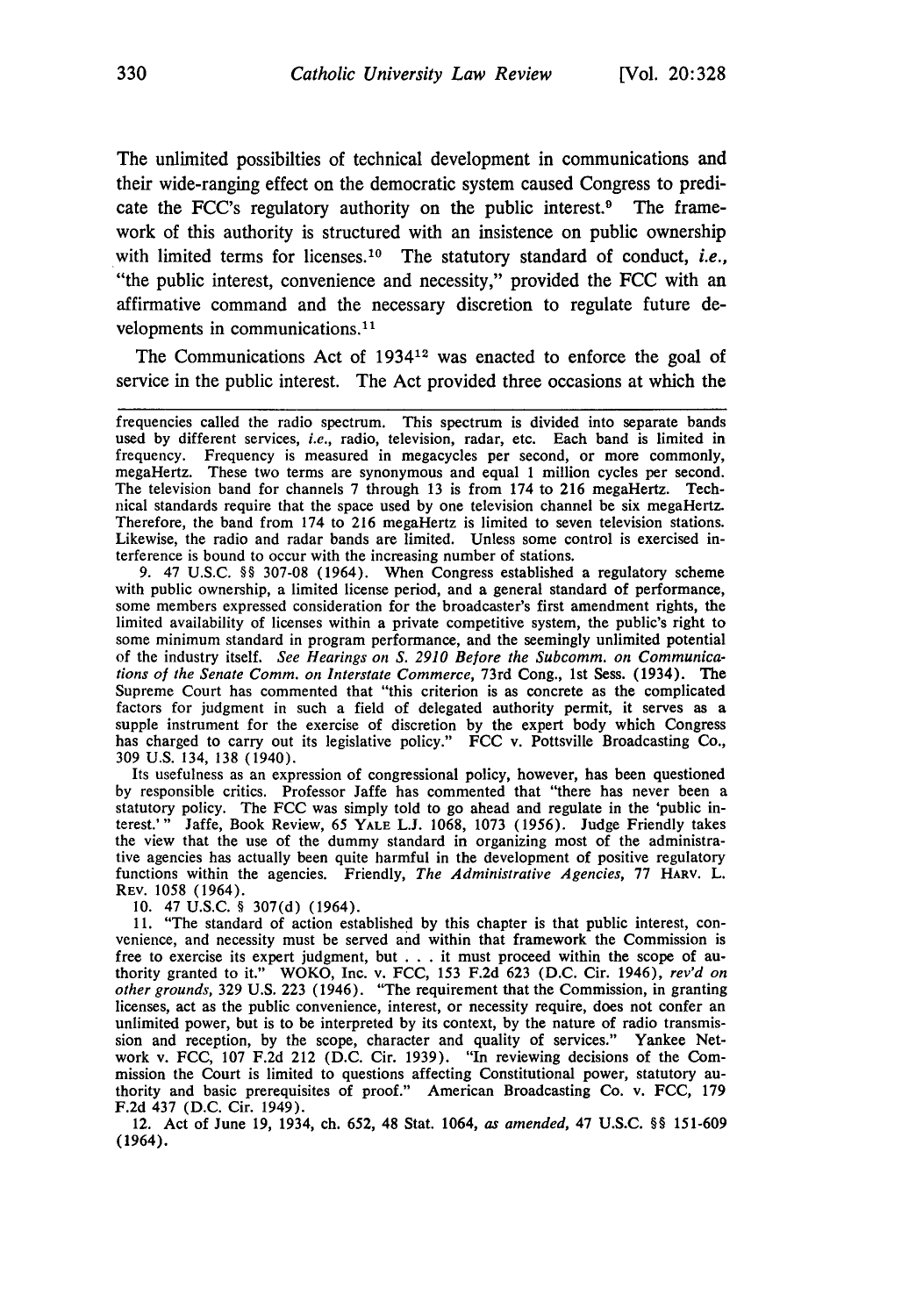FCC could review station applicants and performance standards: (1) at initial application,<sup>13</sup> (2) transfer,<sup>14</sup> and (3) renewal.<sup>15</sup> By providing for open competition at each of these times, the Act's purpose of public ownership was re-emphasized.<sup>16</sup> Competition also aided the FCC's search for performance standards to regulate the issuance of broadcasting licenses.

Today, however, there are no longer three times at which service in the public interest can be reviewed by a competitive process. Review at initial application has been considerably limited because of the restricted availability of VHF-UHF television frequencies. 17 Competitive review at transfer was terminated by a 1952 amendment to the Act.<sup>18</sup> The only time at which a broadcaster's performance in the public interest can be reviewed is at renewal. Therefore, the history of **FCC** renewal policy from *Hearst Radio, Inc. (WBAL),*<sup>19</sup> through *WHDH, Inc.*,<sup>20</sup> to the 1970 Policy Statement must be examined.

#### *The* WBAL *Policy*

The FCC's policy regarding license renewals was first firmly etablished in *WBAL.* In *WBAL* the FCC favored renewal when the licensee's operation had been "meritorious," although comparatively the challenging applicant had gained preferences.<sup>21</sup> The decision implicitly recognized that policy considerations make it "difficult . . . for a newcomer to make the comparative showing necessary to displace an established licensee."<sup>22</sup> Thus, while the FCC continued to weigh the merits of the challenger's application at renewal in light of comparative factors, the past performance of the existing licensee merited weighted consideration.

- 13. 47 U.S.C. § 307(d) (1964).
- 14. *Id.*
- 15. 47 U.S.C. § 307(d) (1964). 16. *Id. §§* 307-09.

17. Television stations assigned TV channels 2 through 13 are known as VHF (very high frequency) TV stations. Television stations assigned TV channels 14 through 83 are known as UHF (ultra high frequency) TV stations. Statistics made available by the FCC show that the number of commercial VHF and UHF television stations in operation or presently available in the top 100 markets are as follows:

| Market<br>Areas                  | Channels<br>Allocated |         | Channels on the Air, Authorized<br>Or Applied For |     | Channels<br>Available |     |
|----------------------------------|-----------------------|---------|---------------------------------------------------|-----|-----------------------|-----|
|                                  |                       | VHF UHF | VHF                                               | UHF | VHF UHF               |     |
| Top <sub>10</sub>                | 40                    | 45      | 40                                                | 45  |                       | 0   |
| Top 50                           | 157                   | 164     | 157                                               | 138 | 0                     | 26  |
| Top 100                          | 264                   | 298     | 264                                               | 217 | 0                     | -81 |
| 35 FCC ANN. REP. 198-200 (1969). |                       |         |                                                   |     |                       |     |

18. Act of July 16, **1952,** Pub. L. No. 82-554, § 5, 66 Stat. 711, 716, *amending,* 47 U.S.C. § 310(b) (1946) (codified at 47 U.S.C. § 310(b) (1964)).

19. 15 F.C.C. 1149 **(1951).**

20. 16 F.C.C.2d 1 (1969).

21. 15 F.C.C. 1178 (1951).

22. WHDH, Inc., 16 F.C.C.2d 1 (1969).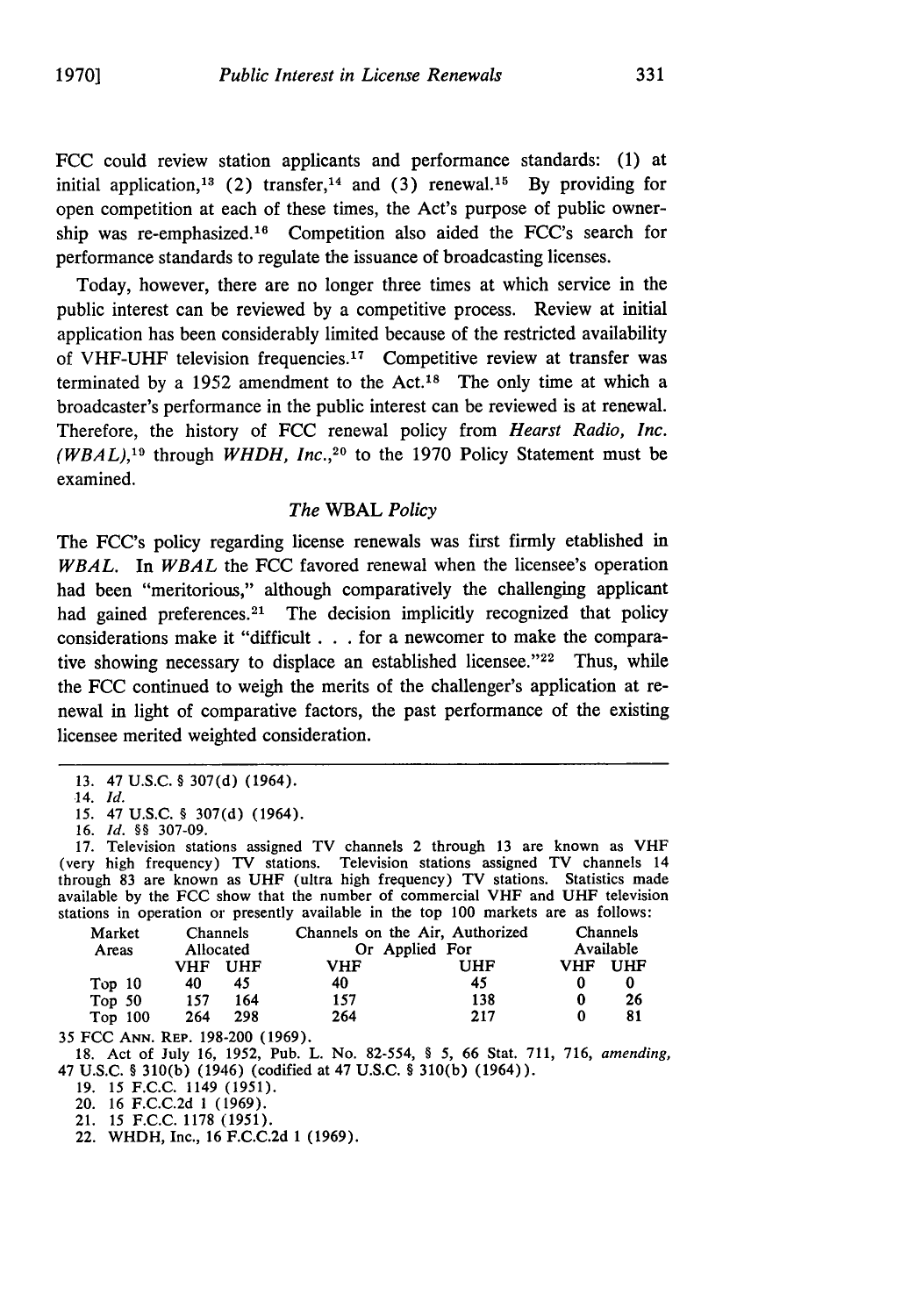The policy announced in  $WBAL$  substantially removed<sup>23</sup> the renewal applicant from the comparative process. Since a considerable preference was established in the evaluation of the existing licensee's past performance, severe limitations were placed on the weight accorded other criteria as evidentiary factors.<sup>24</sup> Although these criteria were considered within the comparative process, the established preference shifted the burden of discrediting the licensee's past performance to the challenger, rather than requiring the existing licensee to compete on all the merits for the public's property.

The *WBAL* policy severely limited the regulatory function of the **FCC** at renewal and adversely affected the number of prospective challengers willing to invest the substantial funds required to contest renewal. Since renewal challenges were few and ineffective,  $25$  the FCC itself incurred the primary burden of checking the licensee's performance.<sup>26</sup> This policy was followed until the *WHDH* decision in **1969.27**

*25.* "The following table shows the number of renewal applications for radio and television stations set for hearing by the FCC in each fiscal year:

| 1958-2  | 1962-13 | 1966-16 |
|---------|---------|---------|
| 1959-3  | 1963-13 | 1967-6  |
| 1960-21 | 1964-8  | 1968-15 |
| 1961-5  | 1965-16 |         |

Most of the applications were designated for hearing because of evidence of misrepresentation." Comment, *The Aftermath of WHDH: Regulation by Competition or Protection of Mediocrity?,* 118 U. PA. L. REV. 368, 371 n.21 (1970).

26. 47 U.S.C. § 307(d) (1964) gives the FCC the responsibility of reviewing licen see performance and insuring compliance with its public interest standard. There are, however, over 7,500 radio and television stations all of which are licensed for a threeyear period. To accomplish the review of station performance required by the statute at renewal, the FCC designates every two months a geographical block of licenses which are presented for consideration by the FCC staff. Commissioners Cox and Johnson have commented on this procedure:

The Commission staff, acting on delegated authority, routinely grants all the renewal applications except for those few whose draftsmen were inexperienced and hence made technical mistakes in filling them out. Engineering and financial deficiencies revealed by the applications, survey deficiencies, high commercial levels, and certain unresolved complaints are also causes for delaying a grant. But programming deficiencies, even the most flagrant indi the local service obligation imposed by the Communications Act, raise no eyebrows.

An Oklahoma Case Study **9.** The process for review is primarily the renewal branch's responsibility. Shortages in personnel, and funding limitations severely restrict any possible review.

27. 16 F.C.C.2d 1 (1969).

<sup>23.</sup> *WBAL* did not limit other criteria to a separate evaluation. It simply weighed the past performance of the licensee in such a manner that the value of other criteria was effectively negated.

<sup>24.</sup> The reasoning behind the FCC's policy of strongly favoring the existing licensee's past performance at renewal seems to have been formulated from two principal considerations: (1) that the past broadcast record was the best available criteria to judge future performance and (2) that industry investment in broadcast facilities represented a legitimate reliance factor which should not be disturbed without reason.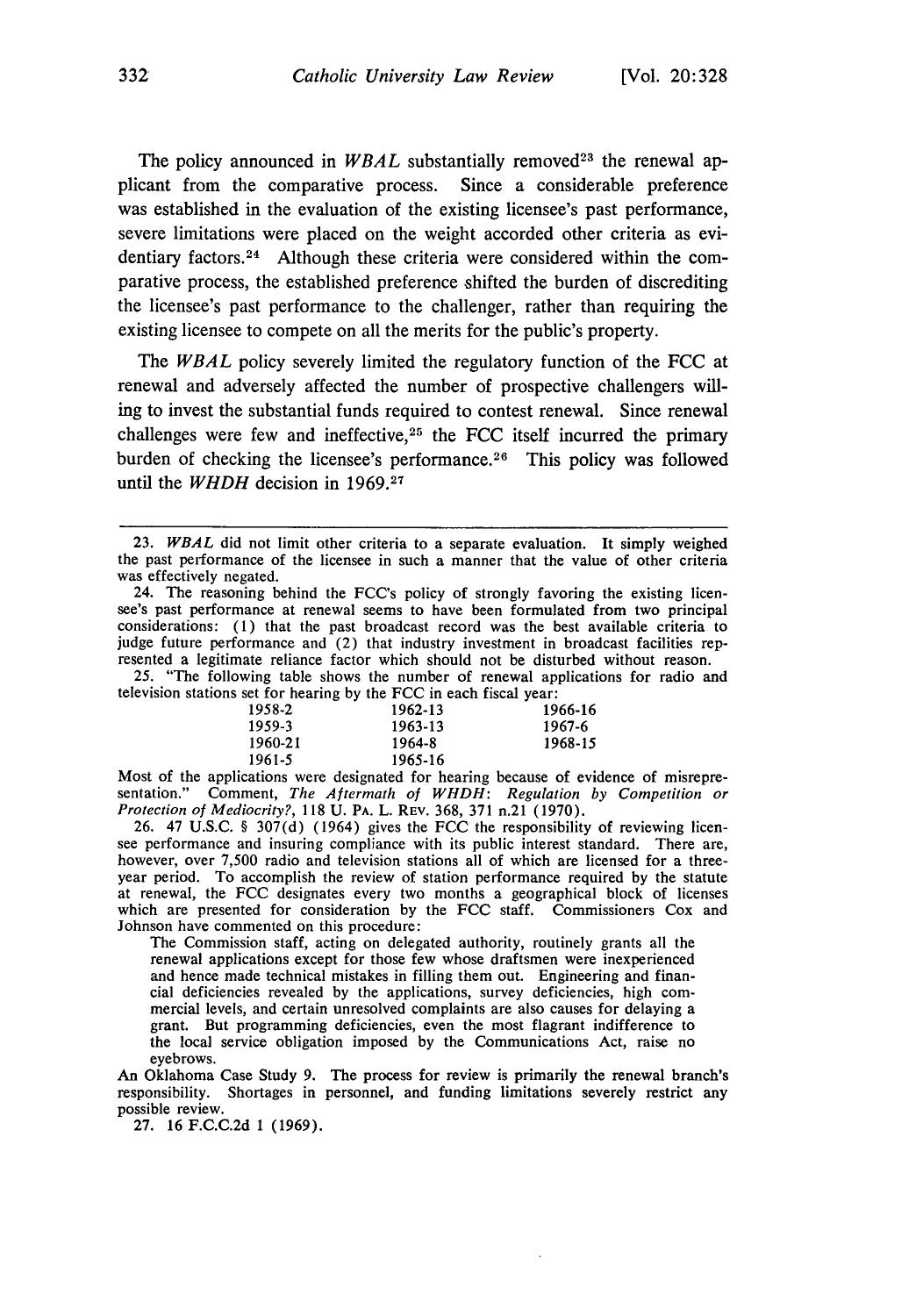#### *The* WHDH *Policy*

In *WHDH* the FCC rejected the *WBAL* policy.<sup>28</sup> In reversing the examiner's determination the FCC stated that:

In our judgment, the Examiner's approach to this proceeding places an extraordinary and improper burden upon new applicants who wish to demonstrate that their proposals, when considered on a comparative basis, would better serve the public interest.<sup>29</sup>

In recognizing that the *WBAL* policy had considerably limited the effective regulatory function of the license renewal proceeding, the FCC advocated "a different approach . . . when [the examiners] considered a past broadcast record."30

In *WHDH* the FCC applied the guidelines set forth in its 1965 Policy Statement on Comparative Broadcast Hearings for Initial Applications<sup>31</sup> to renewal proceedings. Under the *WHDH* policy the renewal applicant's past record will be disregarded if it is "within the bounds of average performance."<sup>32</sup> If the renewal applicant's past record is within these bounds, then

29. 16 F.C.C.2d 1, 9 (1969).

30. *Id.* at 10.

31. 1 F.C.C.2d 393 (1965) [hereinafter cited as 1965 Policy Statement]. The 1965 Policy Statement identified the criteria applicable to persons competing at initial applications. Two primary goals, *i.e.,* the best practical service and diversification in the media, were recognized. Past programming criteria, such as integration of management and ownership, would be measured as evidentiary material in attaining the goals stated. In Seven (7) League Productions, Inc. (WIll), 1 F.C.C.2d 1597 (1965), the FCC first gave notice that the 1965 Policy Statement would serve as the basis for the introduction of evidence in renewal cases.

32. 16 F.C.C.2d 1, 9 (1969).

Since the ultimate objective of the comparative hearing is to determine which applicant can best serve the public interest and since all applicants who are in the running can presumably provide satisfactory performance, a renewal applicant's record indicates he can better serve the public interest only if it is substantially above the level of performance which the Commission regards as satisfactory. Any challenger who is below this level will presumably be eliminated.

Comment, *The Aftermath of WHDH: Regulation by Competition or Protection of Mediocrity?,* 118 U. PA. L. REV. 368, 384 (1970). "What was applicable in *WHDH*

<sup>28.</sup> *Id.* For a thorough treatment of *WHDH* see Comment, *The Aftermath of* WHDH: *Regulation by Competition or Protection of Mediocrity?,* 118 U. PA. L. REV. 368 (1970). *See also* Goldin, *"Spare the Golden Goose"-The Aftermath of WHDH in FCC License Renewal Policy,* 83 HARV. L. REV. 1014 (1970). Professor Goldin argues that  $WHDH$  is regarded by the FCC as a special case which does not reflect a change in policy. Whether  $WHDH$  is a special case or an announcement of a new policy is not relevant to this article. Its relevance is that it created much controversy in the broadcasting industry and Congress and was a motivating force for the 1970 Policy Statement. Professor Jaffe has attacked *WHDH* stating "that *WHDH* could mean that all licenses are now at hazard every three years, a proposition which would mean that all licenses are now at hazard every three years, a proposition which would work a revolution in the industry and cause serious problems of financing." Jaffe, *WHDH: The FCC and Broadcasting License Renewals,* 82 HARV. L. REV. 1693, 1700 (1969). Many factors including the profits in the television industry indicate that this "revolution" is not proved. *See* notes 61-65 *infra* and accompanying text.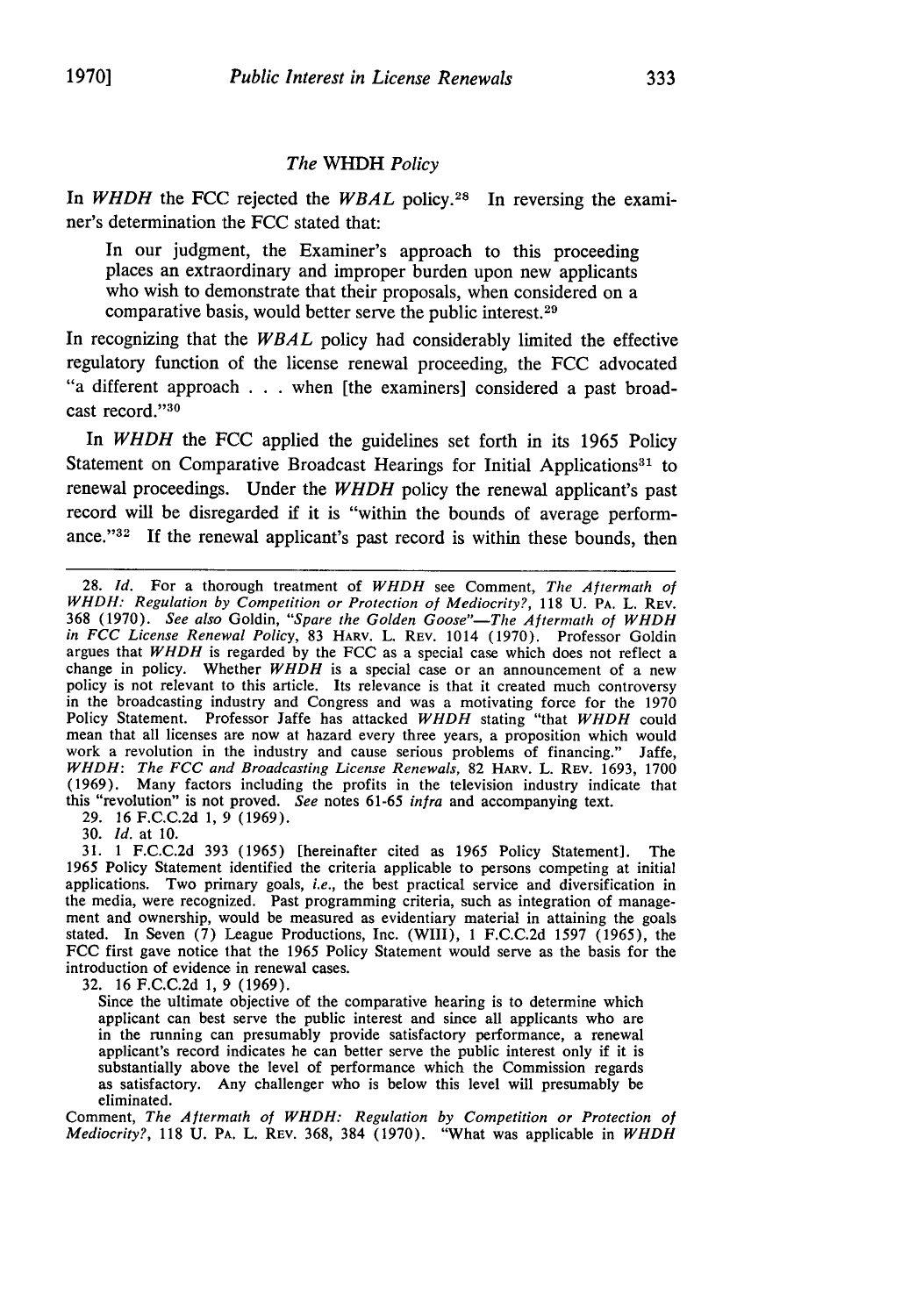he will be evaluated on other comparative factors with no preference given to his past record.

The FCC believed that this approach did not leave the new applicants competing at a disadvantage.

More importantly, the public interest is better served where the foundation for determining the best practicable service as between a renewal and a new applicant, are more nearly equal at their out**set.33**

The *WHDH* decision, therefore, changed renewal policy from an examination primarily of past performance to a competitive process which evaluates past performance equally with other criteria. This change caused considerable controversy in the broadcasting industry and motivated the FCC to issue the 1970 Policy Statement.<sup>34</sup>

#### *The 1970 Policy Statement*

The 1970 Policy Statement offers a different method for evaluating renewal applicants than that proposed in either *WBAL* or *WHDH.* This method replaced the competitive and regulatory structure of the statutory scheme by an administrative determination of the public interest.

The 1970 Policy Statement "calls for the balancing of two . . . considerations" to insure that the public interest standard is served.

The first [consideration] is that the public receive the benefits of the [statute]  $\ldots$  inherent in the fact that there can be a challenge **... .** The second is that the comparative hearing policy in this area must not undermine predictability and stability of broadcast operation.<sup>35</sup>

The Communications Act requires that the FCC allow challenges to the existing licensee in renewal proceedings.86 The right to challenge renewal must

*35. Id.* at 2.

36. The Supreme Court in Ashbacher Radio Corp. v. FCC, 326 U.S. 327 (1945) compelled the FCC to use the comparative hearing process. The Court stated that "[i]t is thus plain that § 309(a) not only gives the Commission authority to grant licenses without a hearing, but also gives applicants a right to a hearing before their applications are denied." *Id.* at 332. Although Section 309(a) has been amended, the provision substituted is essentially the same as the Court considered in *Ashbacher* and would seem to require giving both applicants a comparative hearing at renewal. The 1970 Policy Statement by first determining whether there has been substantial past performance, dismisses the comparative process at renewal since there is no guarantee that the challenger will reach the second stage of the proceeding.

was the basic principle . . . that the renewal applicant cannot be accorded an unfair advantage because of the mere fact of his prior operation of the station." *Id.* at 386. 33. 16 F.C.C.2d 1, **10** (1969).

<sup>34. &</sup>quot;There has, however, been considerable controversy on this issue, as shown by the hearings on S. 2004 now going forward before the Senate Subcommittee on Communications. Issuance of this statement will therefore contribute to clarity of our policies in this important area." 1970 Policy Statement 1.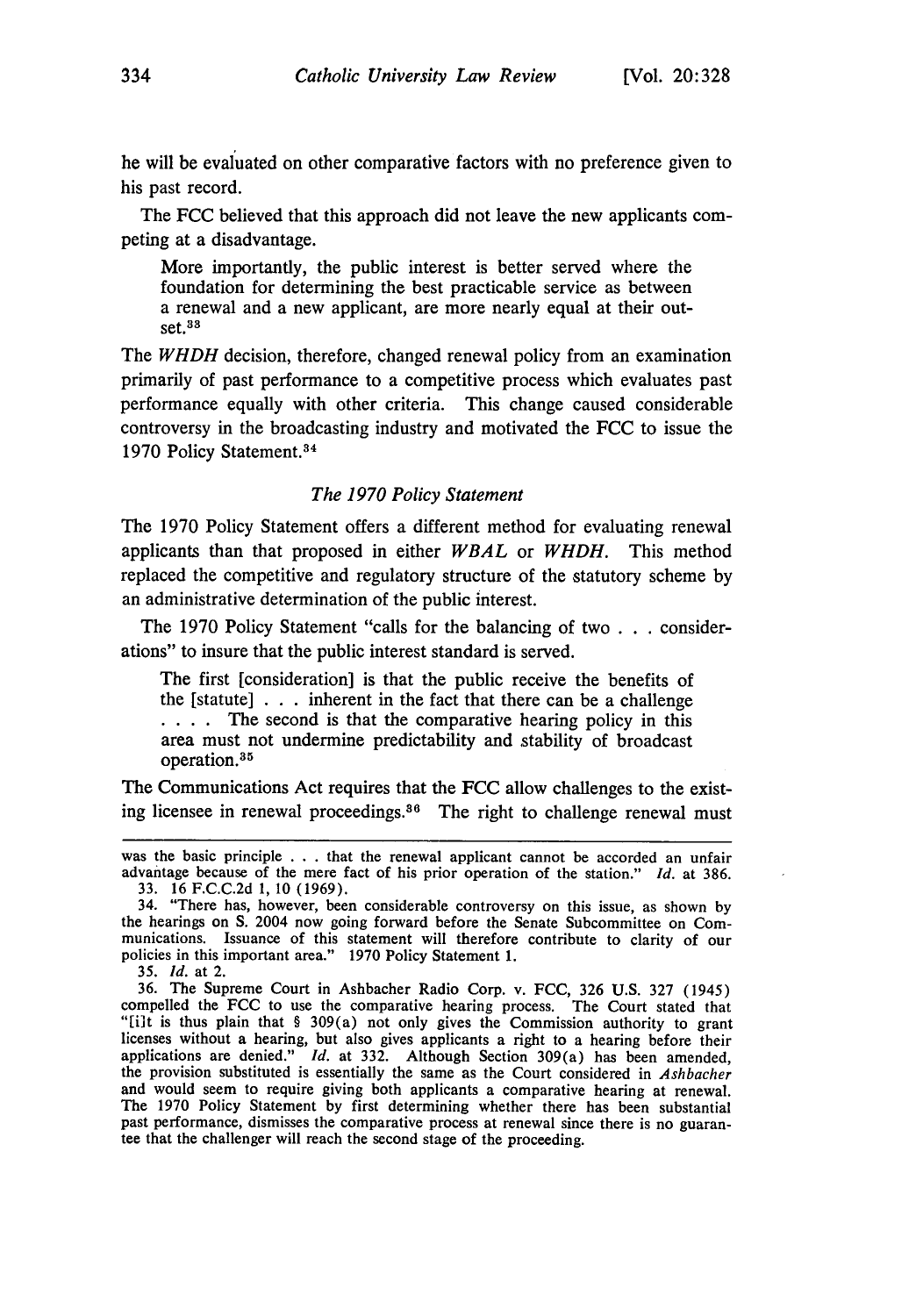be read as part of the framework of the FCC's authority **. <sup>7</sup>**Since the framework of that authority is based on public ownership with limited license terms, the Act provides that the grant of the license is for the term only, and that the license can not be "construed to create any right, beyond the terms, conditions, and periods of the license." $38$  The Act also specifies that renewal applicants sign "a waiver of any claim to the use of any particular frequency" that may be based on the "previous use of the same [frequency]."<sup>39</sup> However, by first determining whether past performance has been "substantially attuned, '40 the **FCC** recognizes rights beyond its statutory authority. Apparently, the FCC believes that the license creates rights of stability and continuity within the existing licensee that extend beyond the statutory term. The FCC has failed to show that this stability and continuity is necessary in the television broadcasting industry. Even if such necessity were shown, it could not justify a breach of the FCC's statutory authority.

In breaching its statutory authority, the FCC has not changed the evidentiary value of competitive criteria, but has evaluated these criteria administratively or dismissed them from consideration. 41 These three criteria, (1) diversification, (2) owner-management integration, and (3) program proposals, must be considered competitively to determine which applicant would "better" serve the public interest.

The first of these criteria, diversification, was examined by the FCC principally to obtain diffusion in control, *i.e.,* separate ownership of the outlets within the community.<sup>42</sup> This objective served both the public and first

39. *Id. §* 304.

so that the rules now prohibit the common ownership of the same broadcast service (AM, FM or TV) where the contour of one encompasses the entire community of the other. FCC **PUBLIC NOTICE,** Apr. 6, 1970 (FCC 70-310). [hereinafter cited as Amended Duopoly Rules].

42. In its analysis of the basis and purpose of the amended duopoly rules, the FCC states that "the widest possible dissemination of information from diverse and antagonistic sources is essential to the welfare of the public." Amended Duopoly Rules *5, quoting* Associated Press v. United States, 326 **U.S. 1,** 20 (1945). This principle, together with the desire to prevent undue economic concentration, forms the basis of all policies regarding diversification in the media. The FCC, however, reasons

<sup>37.</sup> *Id.*

<sup>38. 47</sup> U.S.C. § 301 (1964).

<sup>40.</sup> The FCC also noted that in its consideration of the licensee's performance, questions relative to serious operational deficiencies would be explored in the hearing process. Facts once established could result in "demerits" against the renewal applicant. It seems that a demerit would then be considered within the public interest judgment of substantial service. Thus, the incumbent licensee with demerits would not be competing with the challenger, but would be judged within the issue of substantial performance. The FCC cited examples of operational deficiencies "such as rigged quizzes, violations of the Fairness Doctrine, over-commercialization, broadcast of lotteries, violation of racial discrimination rules, or fraudulent practices as to advertisers ...." 1970 Policy Statement 3.<br>41. For example, after the policy statement the FCC amended their duopoly rules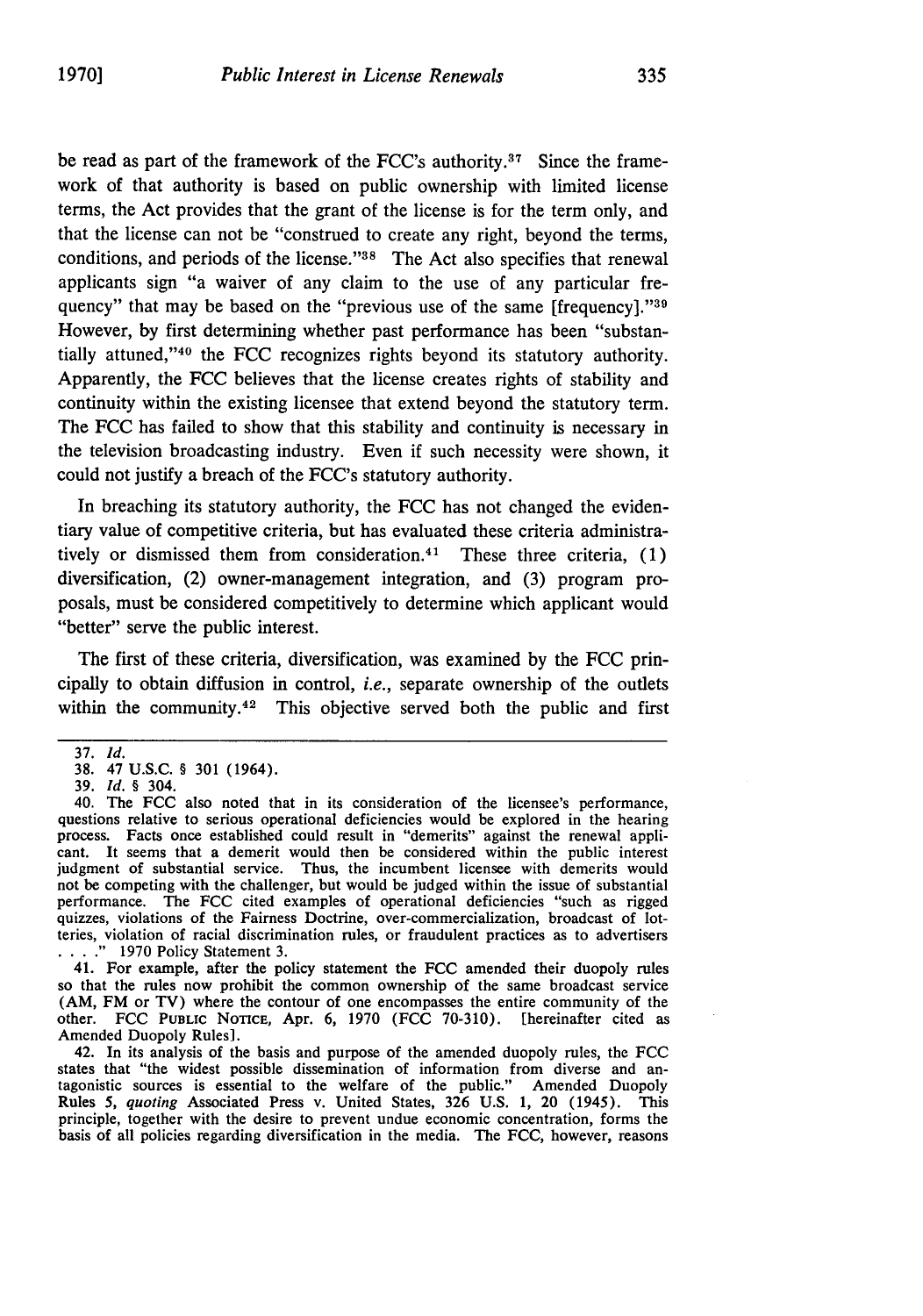amendment interests. 43 Another purpose for examining diversification is the FCC's stated objective of maximizing the program sources and viewpoints available to the community. 44 After the 1970 Policy Statement, the FCC provided administrative regulations to achieve diffusion in control; but a challenger can no longer gain preference by showing that he will better diversify program sources and viewpoints. By removing this competition, the goal of maximizing the available program sources and viewpoints can be attained only by the governing and imposing of set standards in television broadcasting by the FCC itself. <sup>45</sup>

Prior to the 1970 Policy Statement, the second criterion, owner-management integration, and the concomitant concern for community control, was thought desirable and was preferred.<sup>46</sup> Today, however, owner-management integration, *i.e.,* ownership of the station and its effect on the service provided,

There is no agency so fraught with possibilities for service of good or evil to the American people as the radio . **. .** . [I]t has limitless possibilities. The power of the press will not be comparable to that of broadcasting stations when the industry is fully developed. . **.** . They can mold and crystallize sentiment as no agency in the past has been able to do. **If** the strong arm of the law does not prevent monopoly ownership and make discrimination by such stations illegal, American thought and American politics will be largely at the mercy of those who operate these stations.

67 **CONG.** REC. 5558 (1927). *See also* Red Lion Broadcasting Co. v. FCC, 395 U.S. 367 (1969).

44. Amended Duopoly Rules 2. The original duopoly rules were a qualifying standard which set the minimum criteria for competing in the renewal process. Once satisfied, a further question, *i.e.,* whether for diversification purposes one applicant was to be preferred over the other, had to be answered. The amended duopoly rules, however, present a set standard for the existing licensees, which, once satisfied, re-moves the concept of diversity from comparison and competition. The FCC has reinforced diversity in its 1970 amendment to the duopoly rules: "The multiple owner-<br>ship rules of the Commission have a two-fold objective: (1) fostering maximum com-<br>petition in broadcasting, and (2) promoting diversifica viewpoints." *Id.* However, the 1970 Policy Statement when coupled with the rulemaking on multiple ownership effectively limits that concept of diversity.

45. Since administrative rules cover only diffusion in control, the FCC is now required to set standards to maximize program sources and viewpoints. Likewise, the FCC must insure that these standards are enforced. Competition is ideally suited to that task. But the FCC in the 1970 Policy Statement has taken this burden upon itself despite its obvious lack of qualifications.

46. In *WBAL* the **FCC** recognized that a preference for one applicant in diversification would raise a presumption that local ownership has a greater familiarity with the needs and interests of the listeners. The question is not whether sixty rather than **fifty** individual licensees will better serve the public interest, but rather the relevant determination is whether any of the licensees reflects the needs and interests of the community.

that the "key" to the public interest need for "diverse and antagonistic sources" lies in the separation of sources within the area served. The operations of the television industry indicate that mere separation of program sources will be ineffective to attain diversification. *See* notes 51-56 *infra* and accompanying text.<br>43. Congress has repeatedly expressed its concern for limited ownership of com-

munications media. Congressman Luther A. Johnson's remarks prior to the passage of the 1927 Radio Act are representative of this concern: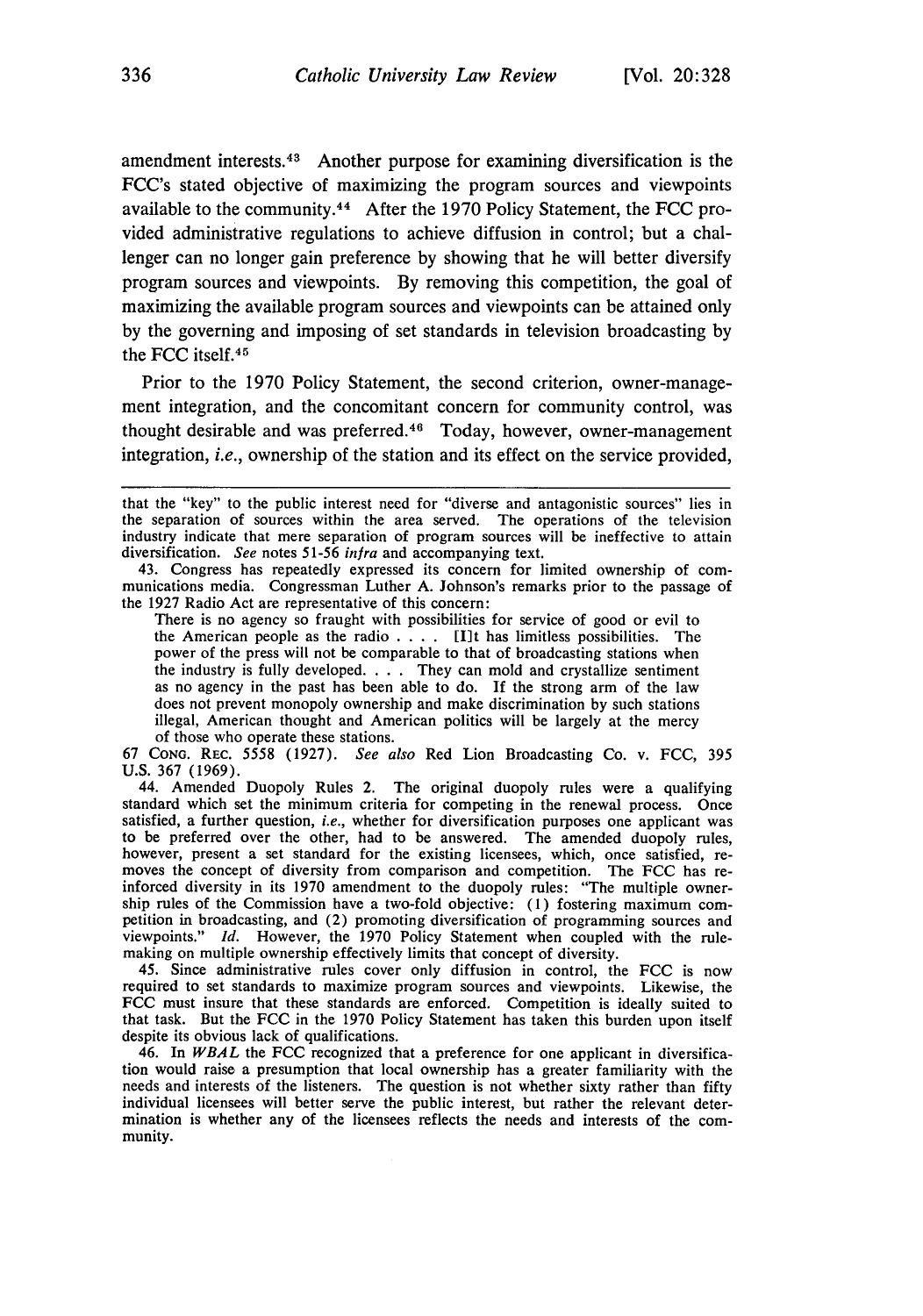is subjugated to an administrative ruling of separate ownership.<sup>47</sup> The determination that this standard of separate ownership will improve owner-management integration is not well founded.

The 1970 Policy Statement also dismisses from consideration the third criterion, program proposals and their effect within the competitive system. By dismissing this criterion, the FCC equates its own singular judgment of the licensee's performance with that to be derived from the competitive system. The challenged renewal applicant will still be subject to inquiry and criticism, but comparisons and review of practical proposals have been displaced.

Examined properly, each of these three criteria furthers what was, at least theoretically, the FCC's understanding of how to insure broadcasting operations in the public interest. The effective removal of these criteria from competitive examination destroys the impetus to challenge. Therefore, the review of licensee performance should prove perfunctory at best. <sup>48</sup>

The FCC's establishment of all encompassing rulings to replace applicable criteria isolates the major change brought by the 1970 Policy Statement, *i.e.,* the replacement of the FCC's judicial role by administrative rulings. <sup>49</sup>

However, the competitive process under the Act can achieve the objective of service in the public interest. But before this can be shown, a determination of the proper goal for television broadcasting and an examination of the practical operation of the television broadcasting industry must be made.

### *The Goal for Television Broadcasting*

In the 1965 Policy Statement the primary focus was on competition between mutually exclusive applicants. Examination of certain criteria as evidence served to promote two primary goals, *i.e.,* the best practical service to the public and diversification in the media. Past programming of the renewal applicant in *WHDH,* although a "critical" factor toward ascertaining future performance, was accorded an evidentiary weight equivalent to other comparative factors to reach these two goals.

<sup>47.</sup> The 1970 Policy Statement negates competition and leaves only the amended duopoly rules to insure that the public interest is secured.

<sup>48.</sup> The challenge and the threat of it were factors that helped insure operation in the public interest. The FCC cannot review the operations of stations without a considerable increase in personnel and operating funds. Now that competition, heretofore an aid for the FCC's evaluation of operations in the broadcast industry, has been removed, the FCC has simply increased its workload. Since its staff and facilities are admittedly inadequate, the process of review will be superficial. See note 26 supra. 49. Although the FCC is not vested with the power of a court, its methods of

operation are like those of a court. The FCC conducts hearings, listens to evidence, and makes judgments based upon the presentations in those hearings.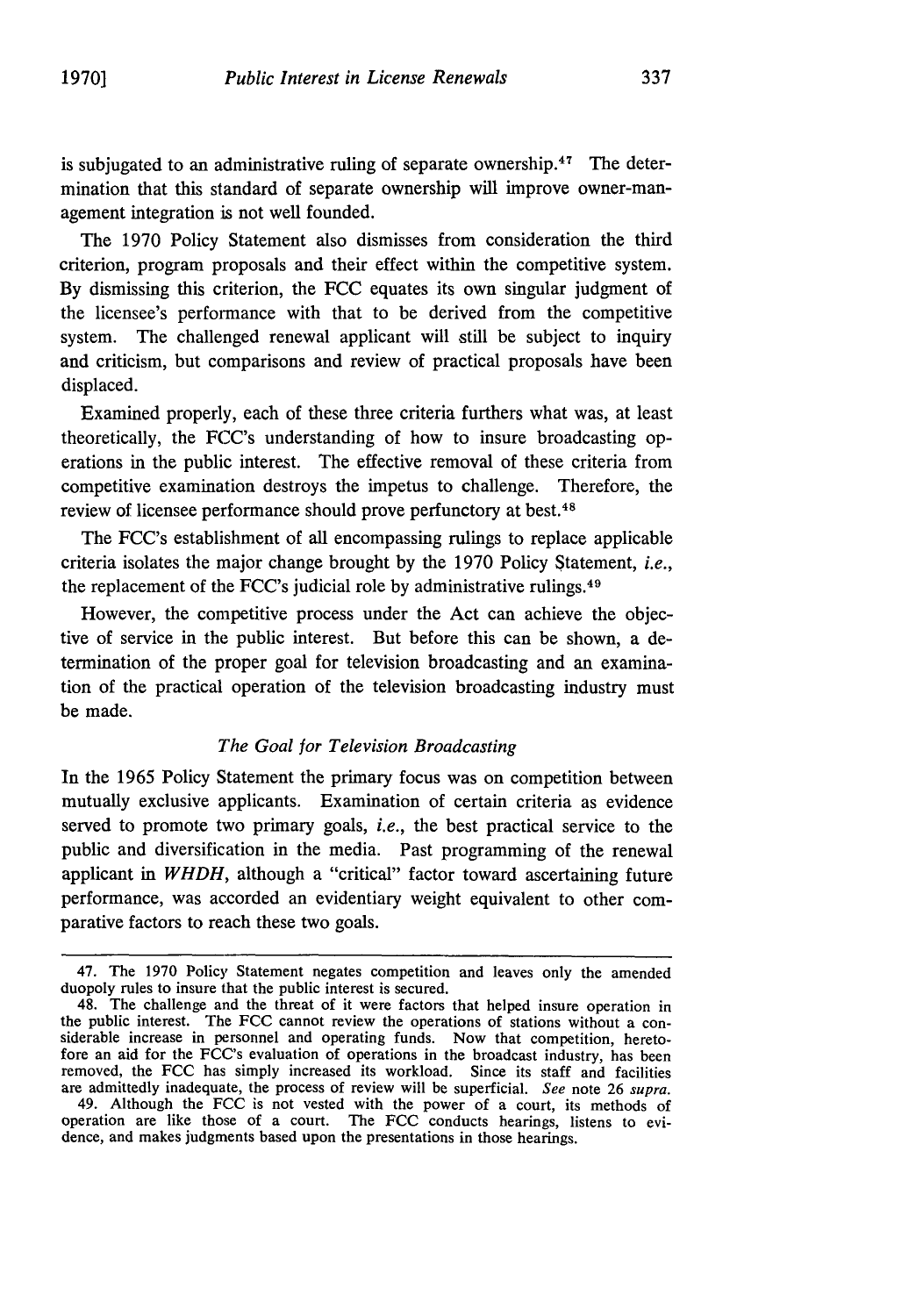This comparative process advocated by the FCC in *WHDH* comes close to the proper regulatory function of license renewal proceedings. It admits that the FCC is the representative public owner, establishes the licensee as an applicant, recognizes the applicants on a equal basis as competitors, and most importantly, identifies implicitly the proper goal for television broadcasting, *i.e.,* local programming.

However, *WHDH* failed to discern and articulate clearly the purposes to be served by the renewal process under the statutory authority. The FCC's simple adoption, in *WHDH*, of the goals and criteria applicable to initial applications was wrong. There are obvious differences between initial and renewal applications and these differences suggest the fault of *WHDH, i.e.,* the failure of the FCC to grasp a separate identifiable goal for renewal applicants within the comparative process.

The regulatory goal for television broadcasting is stated in the 1970 Policy Statement:

the public interest standard is served, we believe, by policies which insure that the needs and interests of the . . . viewing public will be amply served by the community's *local* broadcast outlets. <sup>50</sup>

The word "local" identifies the type of service in television broadcasting which should be of primary concern in the renewal procedure. In television broadcasting, "local" means programming oriented toward the particular community served by the television station. But, the practicality of "local" programming can be determined only after investigating the operations and motivations of the television industry.

#### *The Television Broadcasting Industry*

Depending on its location a television station serves a varying number of people and different types of communities. The FCC has long recognized that service in the public interest basically requires programming oriented toward these communities.<sup>51</sup> But the actual manner in which stations oper-

<sup>50. 1970</sup> Policy Statement 1 (emphasis added).

<sup>51.</sup> The FCC has stated the obligation of the licensees in this manner: "[they must] take the necessary steps to inform themselves of the real needs and interests of the areas they serve, and to provide programming which in fact constitutes a diligent effort, in good faith, to provide for those needs and interests." FCC PUBLIC **NOTICE,** July 29, 1960 (FCC 60-970).

Technical considerations had provided a system of locally based stations and the concept of the public interest insured that broadcasting would be attentive to the specific needs and interests of the local community. An Oklahoma Case Study 8. *In the Matter of Primer on the Ascertainment of Community Problems by Broadcast Applicants,* FCC **PUBLIC** NOTICE, Dec. 19, 1969 (FCC 69-1402), the FCC goes into some detail of the methods acceptable and the depth required in the station's ascertainment of the needs and interests of the community and the station's responsibility to correct the problems encountered.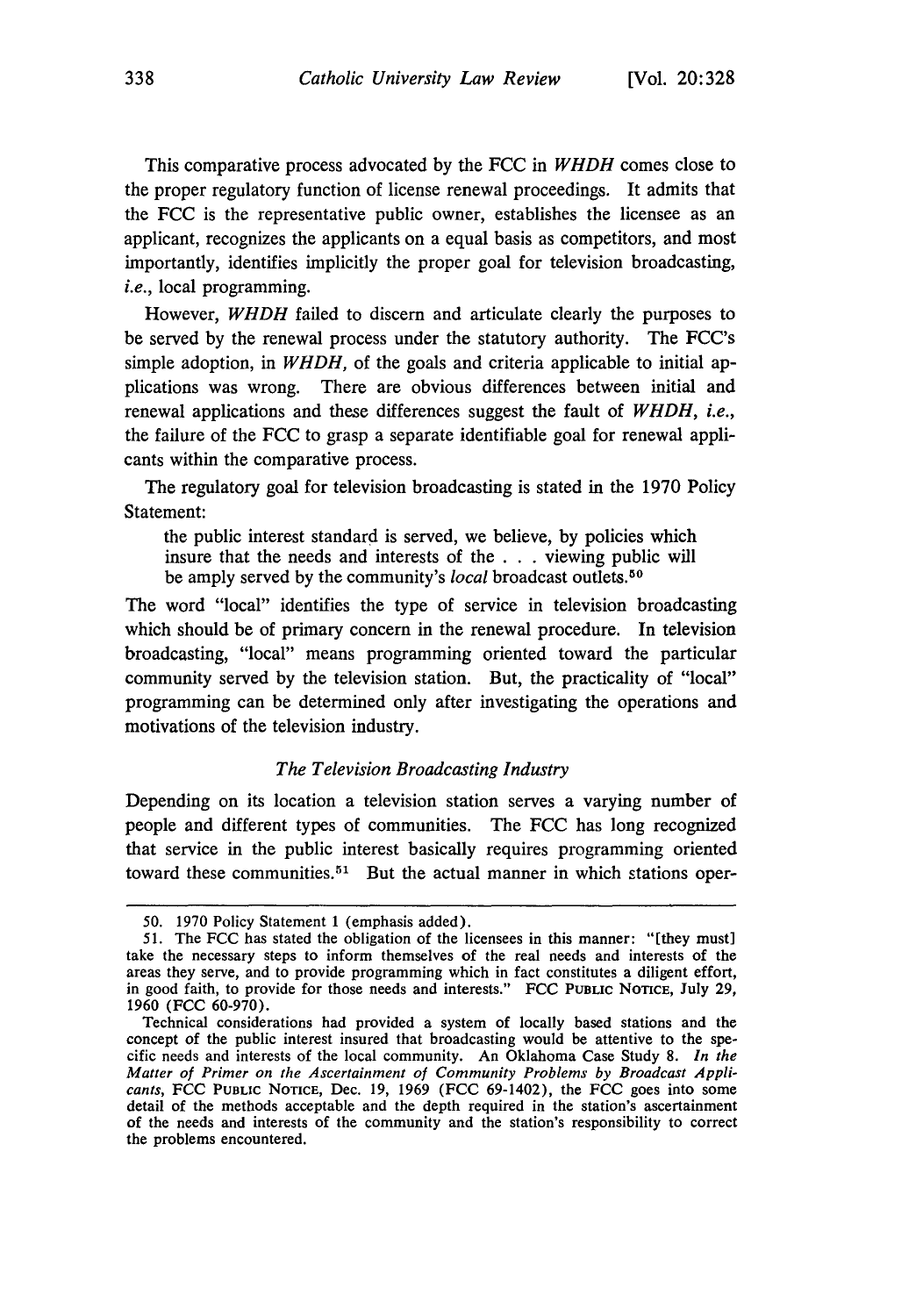ate belies much of the FCC's emphasis on local programming.

**.**As commercial services, television stations, particularly the VHF stations, operate on an economically competitive basis within the confines of a community area. Their purpose, exclusive of the public interest control of the FCC, is to maximize profits.<sup>52</sup> These profits are the results of the quantity of advertising sold. Advertisers pay considerable amounts to finance both the programming offered and the individual stations. These amounts are relative to the size of the audience. Therefore, the character of a station's programming and the type and size of its audience reflect the program's use as a marketable item.

In the television broadcasting field the majority of programs are either network or syndicate produced and in the commercially competitive VHF spectrum the stations are either network affiliated or independent. The network stations are given a percentage of the advertising for programming the network produced shows. Independent stations contract on an individual basis for the shows offered by the networks or syndicates and solicit the sponsors themselves.<sup>53</sup> Whether network or syndicate produced, the programs available to the individual stations are limited in type and quality.

Individual broadcasters rely primarily on these two sources since they cannot economically produce programs capable of competing for the available mass audiences.<sup>54</sup> Therefore, economic competition has brought about the dominance of network and syndicate programming which essentially reduces the station's performance to a task of program selection. <sup>55</sup>

One commentator has observed that this process of program selection from the networks and syndicates has resulted in the mass production of a few basic types of entertainment shows. This process severely limits the control of national news and public affairs, and generally excuses the station's obligation of performance in the public interest.<sup>56</sup> Thus, economic competition has forced the utilization and eventual dominance of network programs which are designed not to serve the needs and interests of the local community, but to satisfy the need for nationally marketable programs of mass audience appeal.

This competition also affects the types of programs offered at particular times. At prime time, when the potential for profit is at a maximum, virtually all the stations offer network or syndicate programming in order to at-

**53.** *Id.* **at** 640.

*55. Id.*

*<sup>52.</sup> See* Barrow, *The Attainment of Balanced Program Service in Television, 52* **U. VA. L. REv. 633 (1966).**

*<sup>54.</sup> Id.* **at** 640-41.

**<sup>56.</sup>** *Id.* **at** 634-44.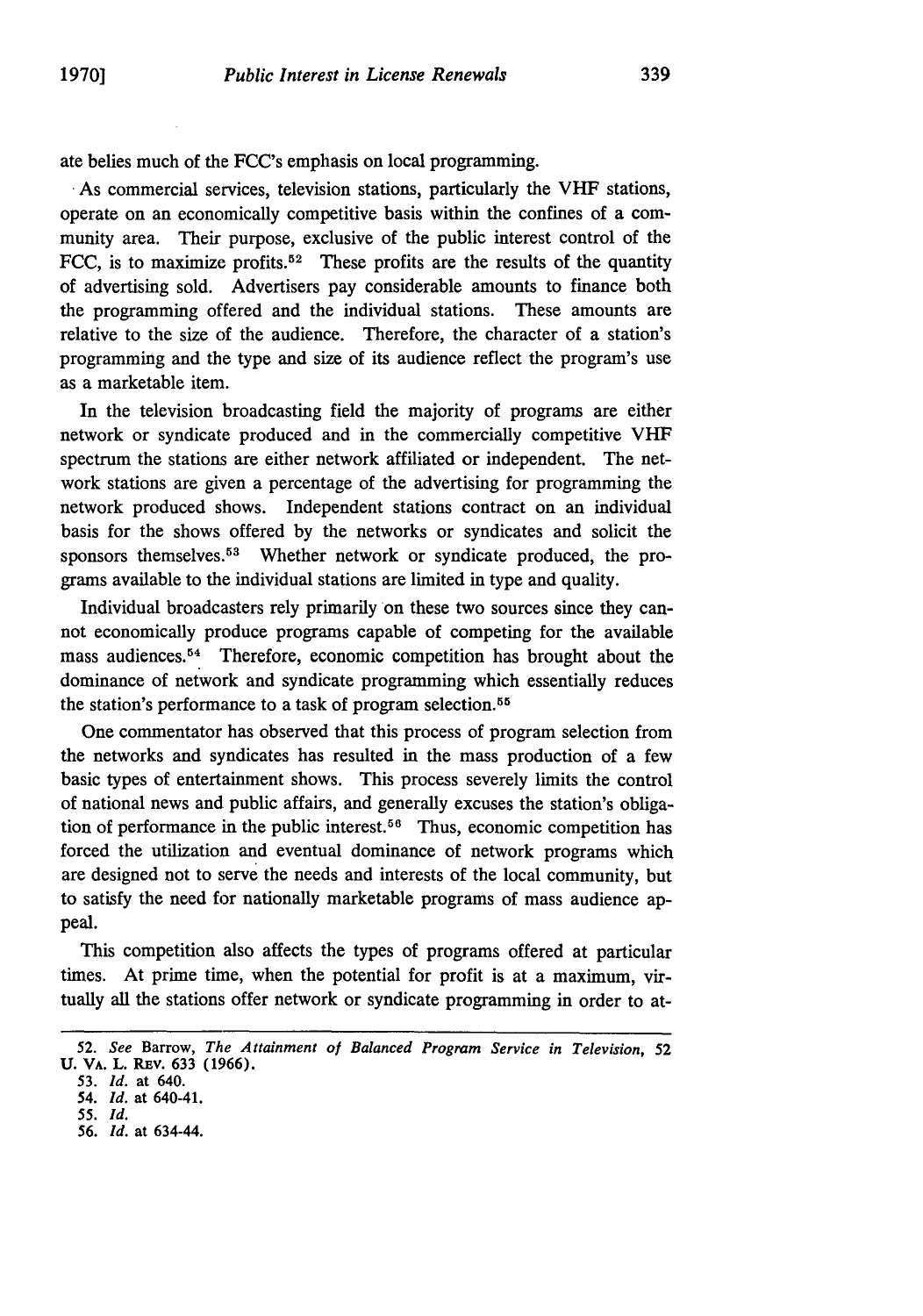tract the greatest possible viewing audience. The programs which are locally oriented tend to be relegated to time slots of low audience capacity. This subordination of locally oriented programs further disserves the station's public function to respond to the needs and interests of the community. However, the **FCC** within its regulatory capacity under the statute can still achieve the goal of local programming.

#### *The FCC's Regulatory Process and the Proper Goal*

The problems presented in the operation of television stations severely test the regulatory purpose of the Communications Act of  $1934$ <sup>57</sup>. The actual operation of the individual stations belies the FCC's concern that past performance be the sole criteria at renewal. The examination of the television broadcasting industry has shown that a station's concern for locally oriented programming is minimal.

The comparative hearing is within the limits of the FCC's authority and is a valid method of attaining the proper goal of the best practical service to the local community. The high cost, the time involved, and the FCC's strict ascertainment of qualifications for renewal applicants in the comparative hearing all work toward narrowing the possible applicants to those most qualified and competent in the broadcasting field. In this comparative hearing the **FCC** analyzes the licensee's past performance and the challenger's qualifications for the license. Minimally, this analysis requires a complete survey of the needs and interests of the community to be served, and a detailed presentation of the programming proposed **by** the applicant. The comparative renewal process also guards the renewal licensee from undue harassment. The challenger must post a construction bond for the facilities of the station and prove capable of sustaining its total operational expenses for one year without considering possible profits. 58 Moreover, the rigid qualification standards for challenging a renewal license and the experience of the hearing examiners have enabled the **FCC** readily to discern between possible performance and so called "blue sky" programming proposals.

However, the **FCC,** even in the light of these protections, reasoned that the predictability and stability of the industry was threatened **by** the comparative hearing.<sup>59</sup> In the 1970 Policy Statement the FCC stated that "[t]he in-

**<sup>57.</sup>** 47 **U.S.C.** §§ **151-609** (1964).

**<sup>58.</sup> FCC** Form **301** (adopted April **1969).**

*<sup>59.</sup> See \$3 Billion in Stations Down* the Drain?, **BROADCASTING, Feb. 3, 1969, at 19.** Professor Jaffe commented that *WHDH* represents a regulatory approach which is deficient as a means of improving programming and which gives insufficient protection to the legitimate reliance interest of the broadcasters. He advocates different methods of regulation which he suggests would be substantially more effective and would not threaten the financial stability of the industry. Essentially, he recommends the estab-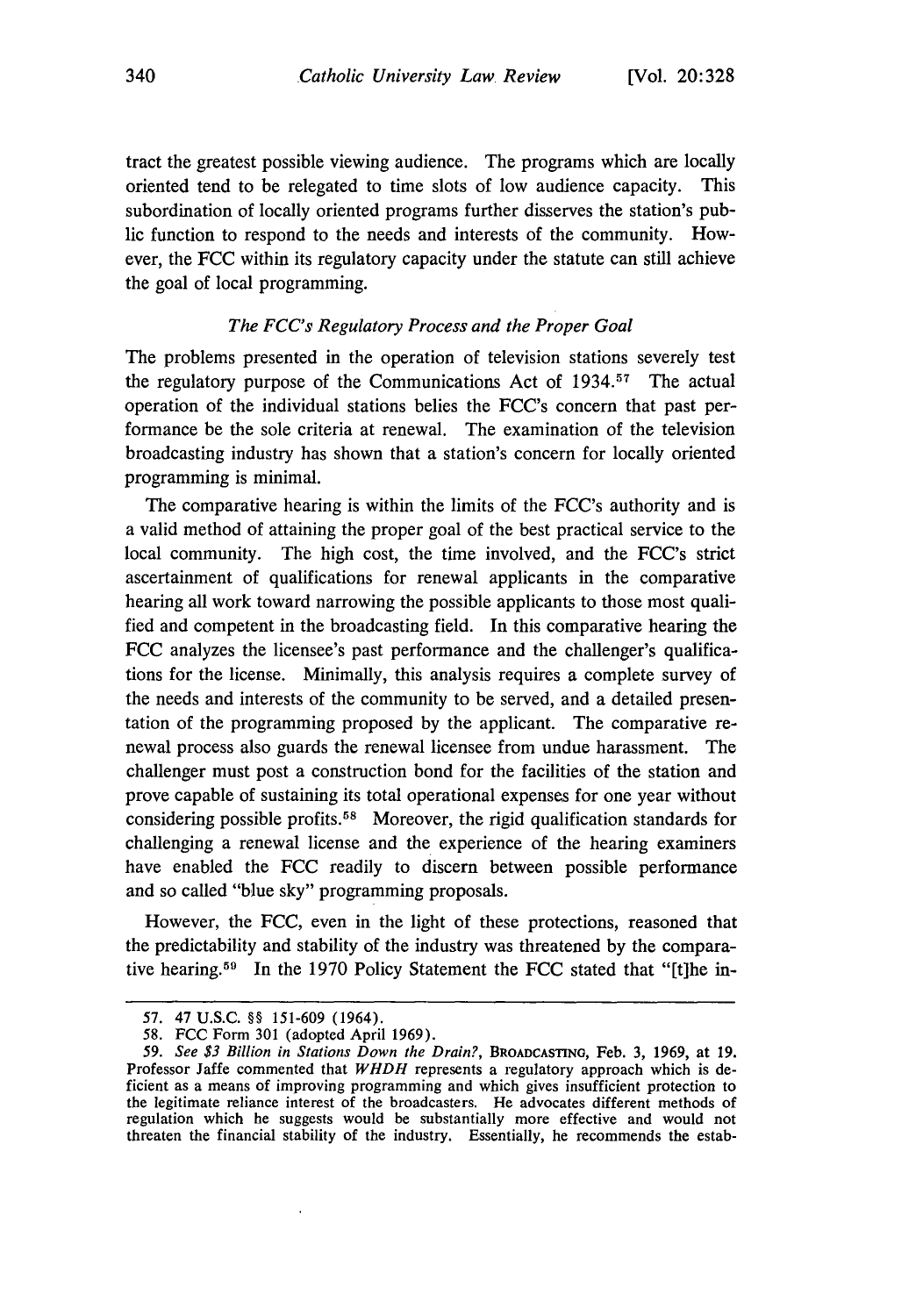stitution of a broadcast service requires a substantial investment, particularly in television, and even where the investment is small it is likely to be relatively large to the person making it."<sup>60</sup> But the profits realized by individual stations over a three-year license period raise the question whether the predictability and stability of the industry is actually threatened by the comparative hearing.<sup>61</sup> It can reasonably be calculated from the FCC annual reports that the average profit over the three-year license period is a 100 percent return on the licensee's facilities investment. The 50 largest VHF stations, which serve over 70 percent of the population, have a particularly healthy return on their investment.<sup>62</sup> The process of acquiring broadcast facilities in either initial applications or transfers normally prevents a station from depreciating in value. The value of the facility increases two to three times its assets upon the granting of a license because of the value of the license itself and the expected profit return over the license period.<sup>63</sup> Therefore, the investment of the individual licensee who has purchased broadcasting facilities after an initial application cannot be jeopardized in the renewal process by the comparative hearing. Licensees who are challenged at renewal and who have purchased stations by transfer take a larger risk. That licensee might lose some investment if successfully challenged at renewal.<sup>64</sup>

The FCC could have dealt with the possibility of investment loss as a problem to be resolved within the comparative renewal process. One resolution of this problem is that a challenger, if awarded the license on a competitive basis, would be required by the **FCC** to purchase the facilities for a fair negotiated price.<sup>65</sup> Therefore, the comparative process can achieve the

60. 1970 Policy Statement 2.

61. Of 452 VHF television stations only 65 reported a loss. 122 reported profits in excess of 1 million dollars. However, on the loss side, only seven stations reported losses in excess of \$400,000, 35 FCC **ANN.** REP. 136 (1969).

63. *See* note 62 *supra.*

64. The transfer licensee may not have the benefit of an entire three year license term, and for that reason his profits may not account for the initial investment.

*65. See, e.g.,* Biscayne Television Corp., 33 F.C.C. 851 (1962) where the FCC ordered that the new licensee would have to reimburse the displaced former licensee for the value of its transmitter and plant.

lishment of minimum standards in program performance similar to those suggested by Commissioners Cox and Johnson. He further hopes that the industry's current expansion into the areas of UHF TV, cable television, educational television, and pay TV will alleviate the problems of program diversity posed by the dominance of the top VHF stations and the networks. Jaffe, *WHDH: The FCC and Broadcasting License Renewals,* 82 HARV. L. REV. 1693 (1969).

<sup>62.</sup> *Id.* at 133-43. As of Dec. 31, 1968, 642 VHF and UHF television stations had invested \$1,306,790,000 in tangible broadcast property. Therefore, the average investment per station is approximately two million dollars. The income for these same stations in 1968 was \$494.8 million, in 1967 was \$414.6 million, in 1966 was \$492.9 million. *Id.* at 138. Over the three-year period the average income for the 642 television stations per station was \$2.2 million. *Id.* at 135.